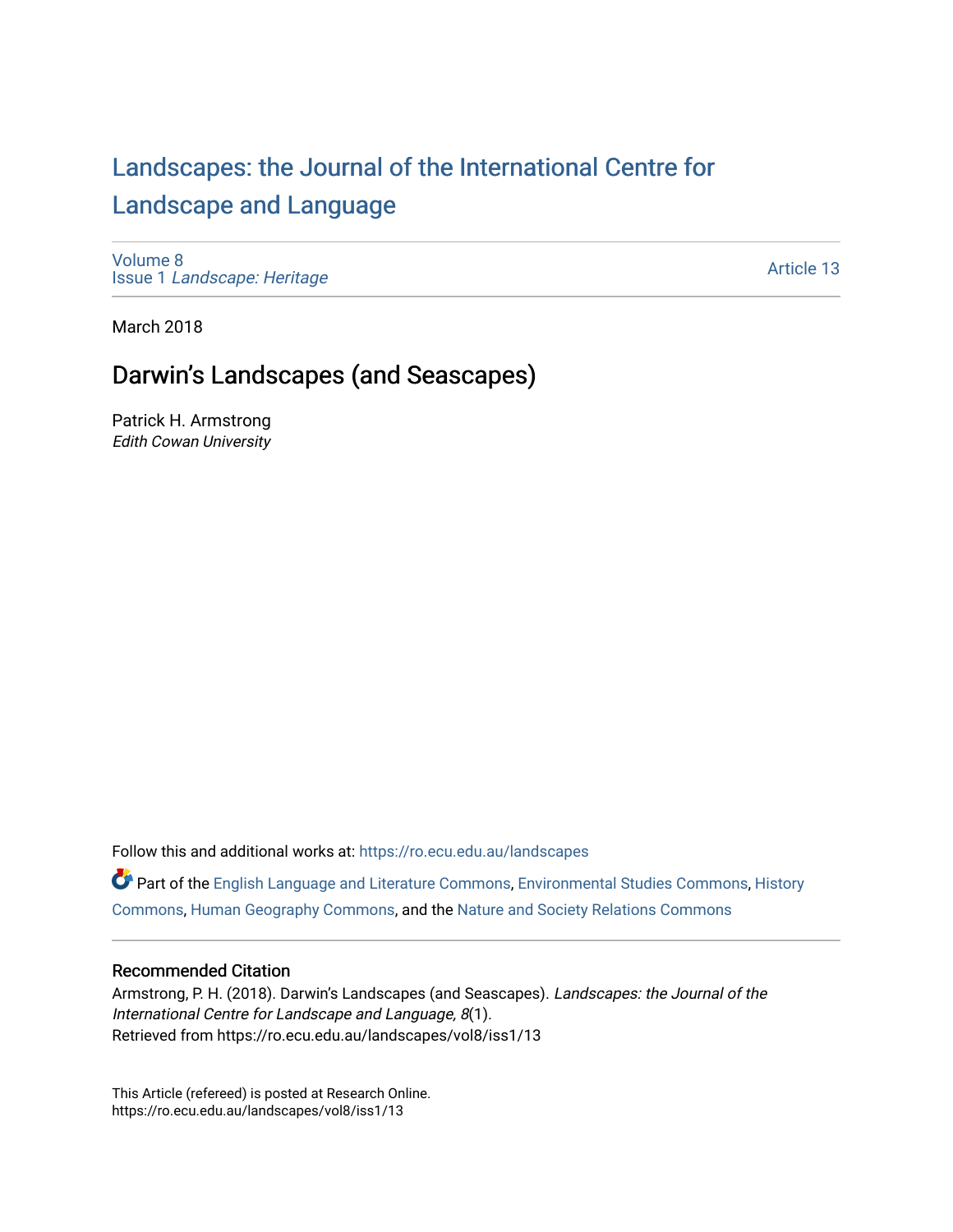## **Darwin's Landscapes (and Seascapes)**

*Patrick Armstrong (Edith Cowan University)*

Charles Darwin (1839-1882) was a great integrator. His success was due to the fact that he was able to bring together evidence from many difference sources to build his theory. Thus, in developing his notion of evolution through natural selection, he combined evidence from the study of the breeds of domestic animals (he was particularly interested in pigeons), from geology, from the study of variation, from the study of the behaviour of animals, and from the distributions of animals and plants. The original insight can probably be dated to March 1837, 180 years ago, while he was discussing his specimens and observations with naturalists in Cambridge and London, after his return from the *Beagle* voyage. It does not seem that there was any Eureka moment while he was in the Galapagos Islands, the Pacific archipelago with which his name is so often associated.

He linked different strands of thought and observations from an early stage in his voyage as a supernumerary aboard HMS *Beagle* (1831-1836). In South America and the Falklands, he showed how the appearance of organisms, their habitat, environment, and behaviour were interrelated. Amongst his notes on the Falklands is a description of a kelp bed as a 'whole environment'. While the terminology of *ecosystem, food-chain, food-web,* or *ecological niche* lay far in the future in 1835, Darwin clearly understood the importance of considering the bed of kelp that lay at his feet as he looked out over Berkeley Sound, East Falkland, as a tightly integrated system (DAR31.1/242-243). Here follows a small extract:

On shaking the great entangled roots [of a strand of kelp, the prolific type of seaweed that grows in cool temperate seas] it is curious to see the heap of fish, shells, crabs, sea-eggs, cuttlefish, star fish, Planaria, Nercilae which fall out. … One single plant forms an immense and most interesting menagerie. If this Fucus was to cease living: with it would go many of the Seals, the Cormorants & certainly small fish…

The idea of the whole kelp-bed as an ecosystem regime is clearly conveyed.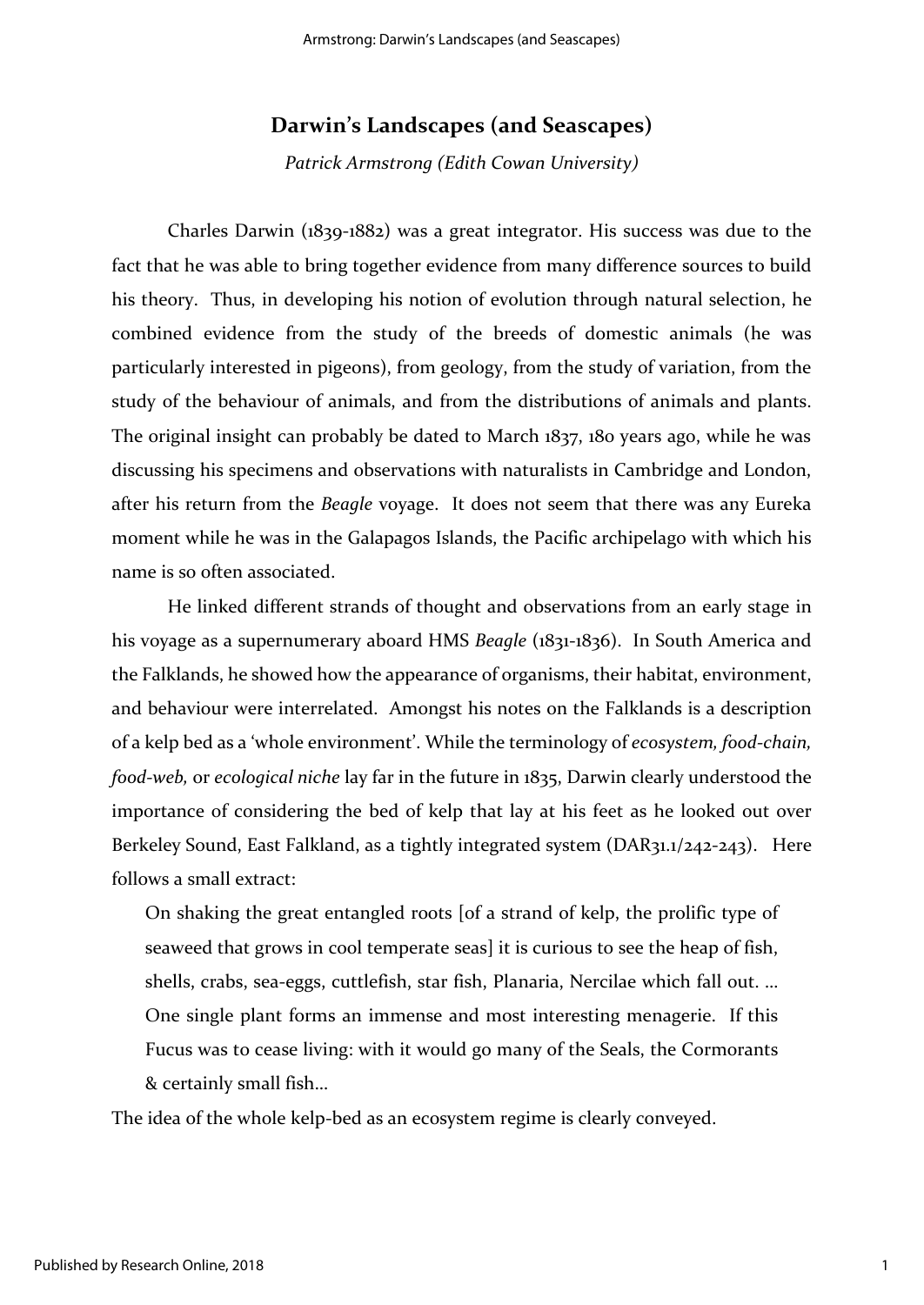Another oft-quoted example is the 'entangled bank' with which he concludes the *Origin*:

It is interesting to contemplate an entangled bank, clothed with many plants of many kinds, with birds singing on the bushes, with various insects flitting about, and with worms crawling through the damp earth, and to reflect that these elaborately constructed forms, so different from each other, and dependent on each other in so complex a manner, have all been produced by laws acting around us.

The idea of an English hedgerow as an integrated system, with numerous links between the components, is well conveyed.

Nowhere are his integrative powers more clearly seen than in his development of his 'Theory of Coral Reefs and Atolls'. In South America, he was collecting evidence of the uplift of land relative to the sea - and indeed, he found fragmentary evidence for local uplift in the Galapagos. As his ship was blown across the Pacific before the Trade Winds, he glimpsed, probably from the masthead, several atolls, noting their internal lagoon and surrounding low circular or horse-shoe-shaped land area. At Tahiti, he waded out to inspect growing corals in the adjoining reef, and also, from a high point, viewed the barrier reef and enclosed circular lagoon of the nearby island of Eimeo, now called Moorea:

From this point, there was a good view of the distant island of Eimeo. … On the lofty & broken pinnacles, white massive clouds were piled, which formed an island in the blue sky, as Eimeo itself in the blue ocean. The island is completely circled by a reef, with the exception of one small gateway. At this distance, a narrow but well defined line of brilliant white, where the waves first encountered the coral, was alone visible. Within this line was included the smooth glassy water of the lagoon, out of which the mountains rose abruptly. The effect was very pleasing & might aptly be compared to a framed engraving, where the frame represents the breakers, the marginal paper the lagoon, & the drawing the Island itself (*Diary,* 17 November 1835).

Darwin conveys the impression of the landscape, and seascape, extremely well, using metaphor and simile to depict, very vividly, exactly what he observed.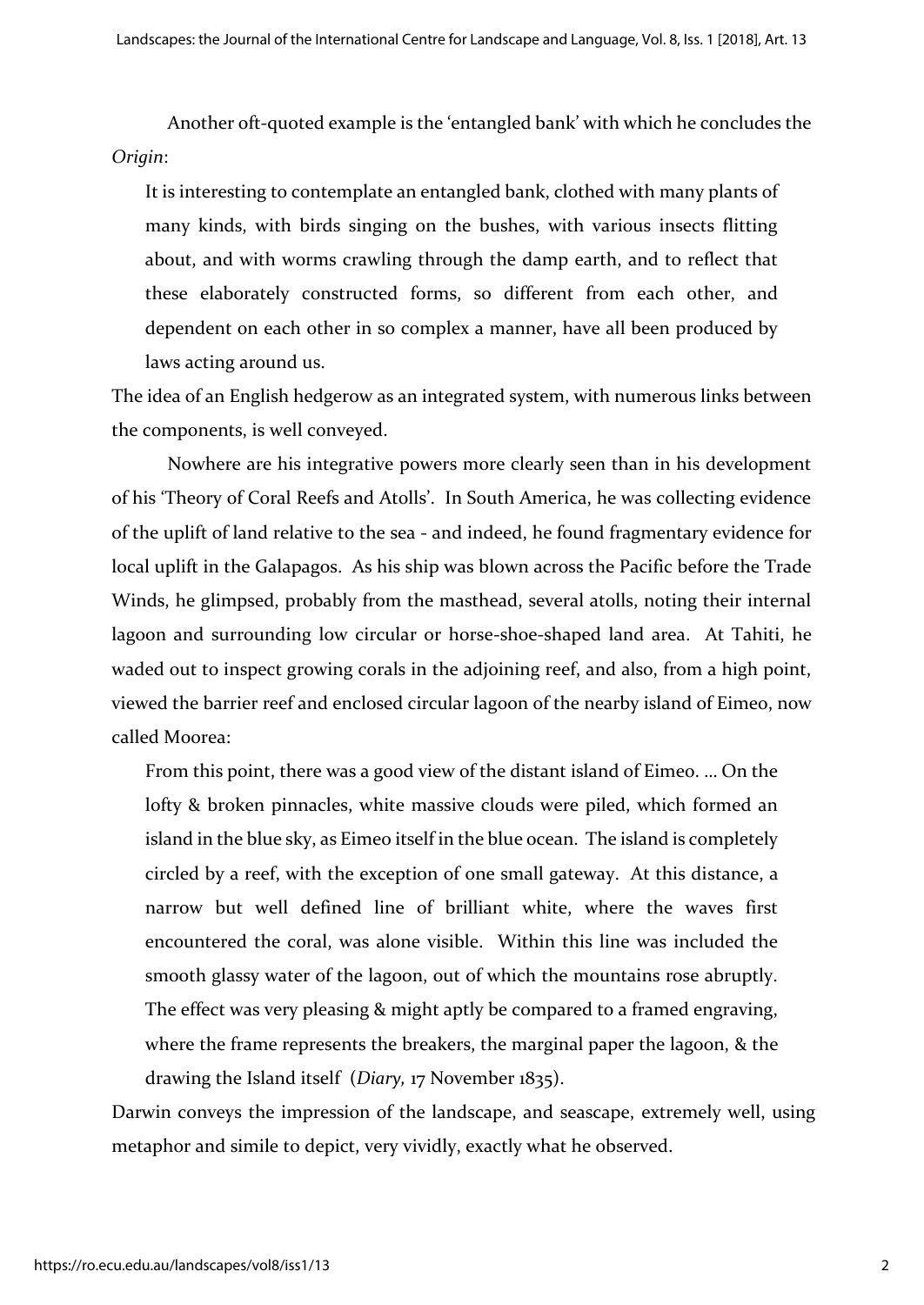Amongst Darwin's geological notes from the *Beagle* period in Cambridge University Library is a hastily written manuscript, running to about two dozen pages. It was probably written between 3 and 21 December 1835 while sailing between Tahiti and the Bay of Islands, New Zealand. In this document, which is titled 'Coral islands', can be seen the first coherent statement of his theory that fringing reefs (where coral growth is attached to the shore), barrier reefs (where there is a moat-like encircling lagoon) and true atolls (Darwin sometimes used the term 'lagoon islands' to describe these circular or horse-shoe-shaped groups of islets around a central lagoon) are members of a single series, one form developing into the next as the result of submergence. This represents Darwin's earliest adoption of the idea of *gradualism* – the notion that one form of something could be transformed into another as the result of long-continued, gradual change. In this, he had been influenced by Charles Lyell's *Principles of Geology* (1830- 1833), which he brought with him on the *Beagle*. The central argument in *Principles* is *uniformitarianism*, the idea that, because 'the present is the key to the past', the geological state of the remote past should be interpreted by reference to the longcontinued action of gradual processes observable today.

In the 'Coral Islands' manuscript, Darwin very briefly summarises his description of Eimeo:

The mountains rise out of a glassy lake, which is separated by a narrow, defined line of breakers from the open sea. Remove the central group of mountains, & there remains a Lagoon Isd. I ground this opinion from the following facts. There is a general similarity in the two cases in the form & size of their reefs; their structure appears identical, we have scarcely fathomable water in each case, at a very short distance on the outer margin; within is a shallow basin more or less filled by knolls of growing coral or converted into dry land. In the Lagoon Isds there are some which do not deserve this title, for they consist of a circular reef of which scarcely a point projects above water; while others have a more or less complete, but narrow ring of land (DAR40/2, and Stoddart 1962).

Darwin links a careful description of landscape and seascape with observation of smaller scale features, as well as offshore soundings and shrewd deduction: he was able to 'see the big picture' and to analyse it accurately.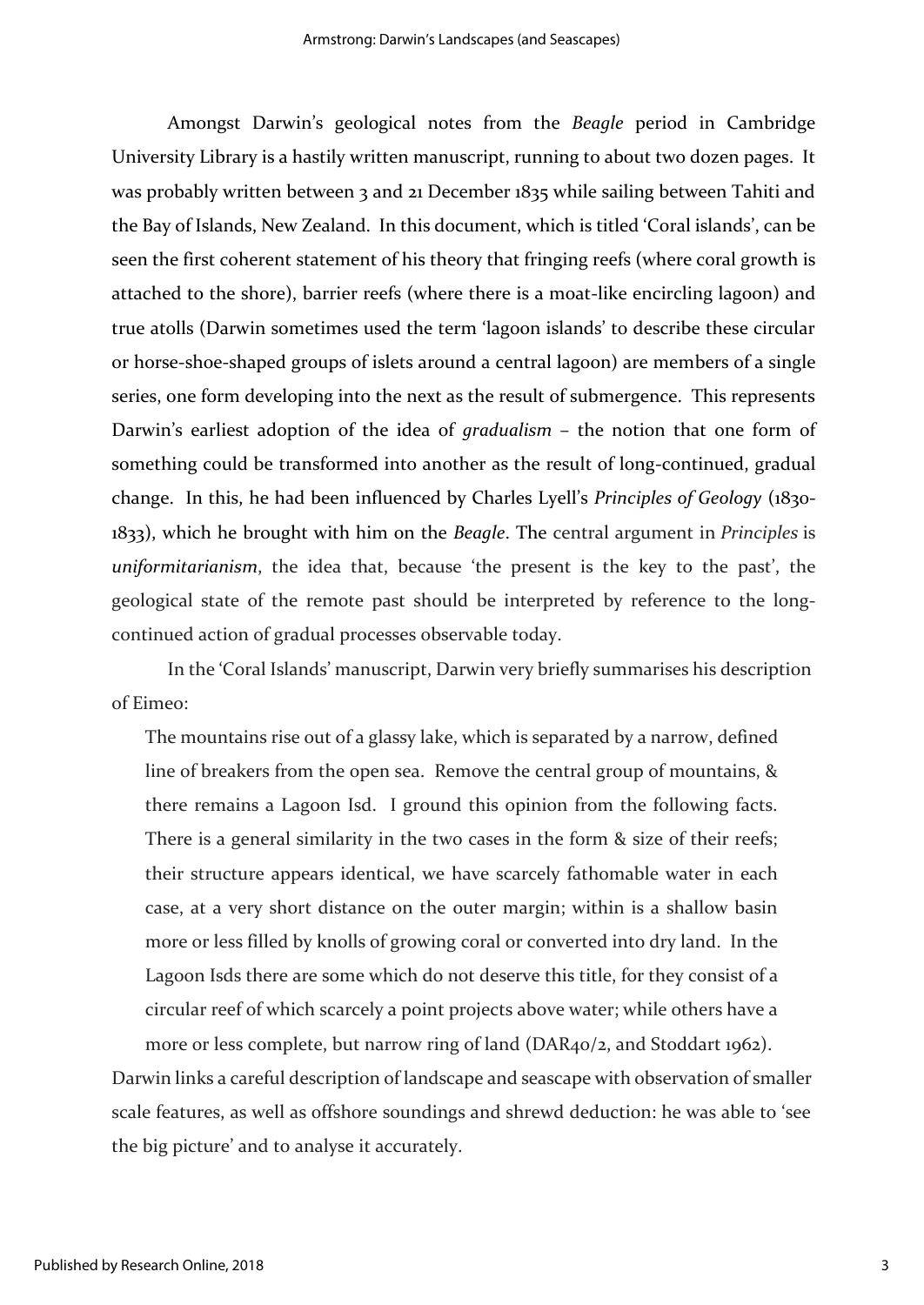The story was not quite complete: after his transect of the Pacific, the visit to Tahiti, and the writing of the 'Coral Islands' manuscript, he needed to have his feet on an atoll. Here he is in the Cocos (Keeling) Islands in the Indian Ocean, where he was able to test his theory against an actual atoll, which he describes perceptively:

[T]here is to my mind much grandeur in the view of the outer shores of these lagoon islands. There is a simplicity in the barrier-like beach, the margin of green bushes and tall Cocoa nuts, the solid flat of Coral rock, strewed with occasional great fragments, & the line of furious breakers, all rounding away towards either hand. (*Diary*, 6th April 1836)

He has the knack of conveying the essential feel of a landscape and seascape, linking the landforms, marine features and vegetation: always the integrator, but with a strong aesthetic sense, and an understanding of the importance of the light on a scene. And in the interior of the lagoon:

The general appearance of the land at a distance is precisely similar to what I have mentioned at the Low Isds of the Pacifick. On entering the Lagoon, the scene is very curious and rather pretty; its beauty is, however, solely derived from the brilliancy of the surrounding colors [sic]. The shoal [ie shallow], clear and still water of the lagoon, resting in its greater part on white sand, is, when illuminated by a vertical sun, of a most vivid green. This brilliant expanse, which is several miles wide, is on all sides divided by a line of breakers, or from the blue vault of Heaven by the strips of land, crowned at an equal height by the tops of the Cocoa nut trees. As in the sky here & there a white cloud affords a pleasing contrast, so in the lagoon dark bands of living Coral are seen through the emerald green water … [I]t is impossible not to admire the elegant manner in which the young & full grown Cocoa-nut trees, without destroying each other's symmetry, mingle together into one wood: the beach of Calcareous sand forms a border to these fairy spots (*Diary,* 10-17 April 1836).

Darwin liked islands, and he particularly liked Cocos. This was no doubt partly because of the intrinsic beauty of the place, but was probably also due to the fact that it was here that he received confirmation that his 'Theory of Coral Reefs and Atolls' – the idea that fringing reefs, barrier reefs and atolls were members of a sequence - was correct. An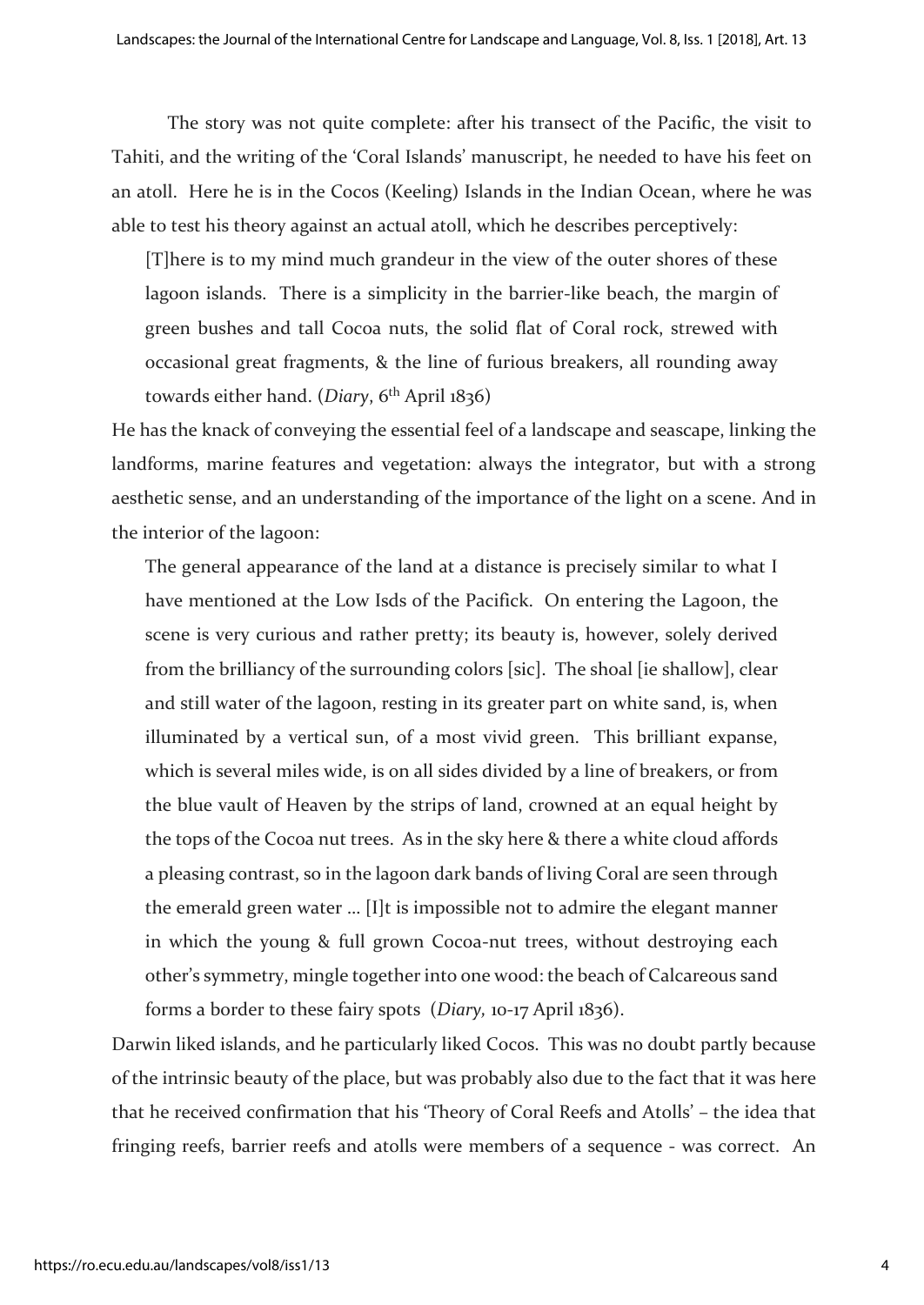account of the Cocos archipelago formed a key case study in his *Structure and Distribution of Coral Reefs* (1842).

Charles Darwin's appreciation of landscapes, and his understanding of the role of the light and the nature of the atmosphere in determining the subtlety of the perceived colours in a view, was in no small measure due to his reading of Alexander von Humboldt's 1822 *Voyage* in the Americas. He had been reading Humboldt in the summer before he left Cambridge, and had a copy with him. Five months into the voyage, at Rio de Janeiro, after dinner on 26 May 1832, Darwin

walked to the Bay & had a good view of the Organ mountains. I was much struck by the justness of one of Humboldt's observations, that hills in a tropical country seen from a distance are of a uniform blue tint, but that, contrary to what is generally the case, the outline is defined with the clearest edge (*Diary*).

Here are Darwin's field notes of observations on the landscape near Waiomio, North Island, New Zealand, which he visited around Christmas, 1835. He indicates what he regarded as an attractive view, emphasising the spectacular and the 'exotic' (this was perhaps typical of travelers of his day), and shows how he appreciates both the gross form of the landscape and its micro-features, such as the petrology (rock-structure) and the tiny fluted surface forms of what is now referred to as the Whangareri crystalline limestone, which is of Tertiary age.

A few miles inland [from the Bay of Islands, where HMS *Beagle* lay at anchor], at a spot called Waiomio, we meet with a formation of a compact, pale fleshcoloured Limestone, … this contains many crystals of a similar kind, as almost to give the whole rock a crystalline structure. In many places Minute … rounded pebbles are embedded in the lime, & in such quantity as to render the Limestone impure.- The rock is stratified in nearly horizontal planes. – bare masses stand out [like, *deleted*] in the form of Castles or fortified towns, & amidst the green undulating country have [a rather *del*] singular appearance.- Besides the singularity in form on the large scale, the surface of the compact rock has been acted on by the rains in a rather extraordinary manner.- We may see in miniature an exact model of … Alpine county; the … sharpness of the crests of the ridges & the steepness of the lateral ravines are perhaps rather characictured [*sic*] (DAR37.2/802-803).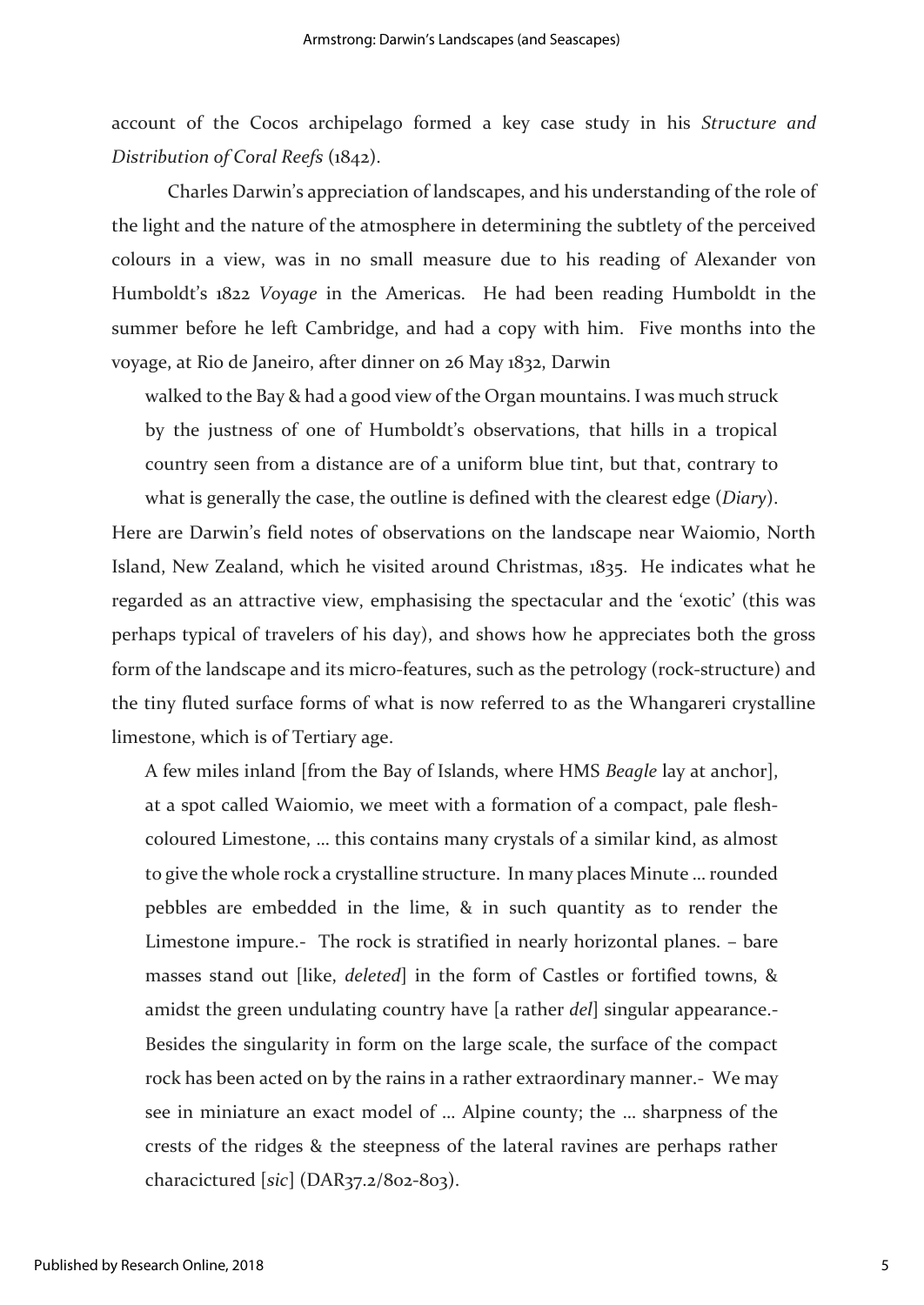The comparative approach, the eye for detail and the integrative manner are all typical of Darwin's *Beagle* period writings. Anyone who has walked across the grassy country towards Roku's Cave, near Waiomio, looked upwards to the steep limestone escarpment, and run their hand over the rocks, will feel that Darwin often had the knack of succinctly conveying the essential character of an environment.

Towards the end of his book *The Voyage of the Beagle* (1845), the book that represented a reworking of his *Diary*, Charles Darwin attempts to summarise his views on the appreciation of landscapes - he prefers the word 'scenery':

The pleasure derived from beholding the scenery and general aspect of the various countries we have visited, has decidedly been the most constant and highest source of enjoyment. … [T]here is a growing pleasure in comparing the character of the scenery in different countries, which to a certain degree is distinct from merely admiring its beauty. It depends chiefly on an acquaintance with the individual parts of each view: I am strongly induced to believe that, as in music, the person who understands every note, will, if he also possesses a proper taste, more thoroughly enjoy the whole; so he who examines each part of a fine view, may also thoroughly comprehend the full and combined effect. Hence a traveler should be a botanist, for in all views, plants form the chief embellishment. Group masses of naked rock, even in the wildest forms, and they may for a time afford a sublime spectacle, but they will soon grow monotonous. Paint them with bright and varied colours, as in Northern Chile, they will become fantastic; clothe them with vegetation, they must form a decent, if not beautiful picture (*Voyage*, chapter 21).

Darwin clearly appreciated an attractive view, and he could describe it well, utilising the power of simile and metaphor to convey impressions. Possibly the picturesque and varied landscapes of his youth, in the Welsh Borderland near his native Shrewsbury and North Wales, developed his taste in landscape. Later he experienced the more austere and jagged views in the hills around Edinburgh and the seascapes along the Firth of Forth. But he was profoundly influenced by his reading, before, during and after the voyage of HMS *Beagle*, by the great work of Alexander von Humboldt (1769 –1859), *Personal Narrative of a Voyage to a New Continent,* 1822*.* Darwin appreciated, more than many, that a landscape was made up of a variety of components – rocks (geology),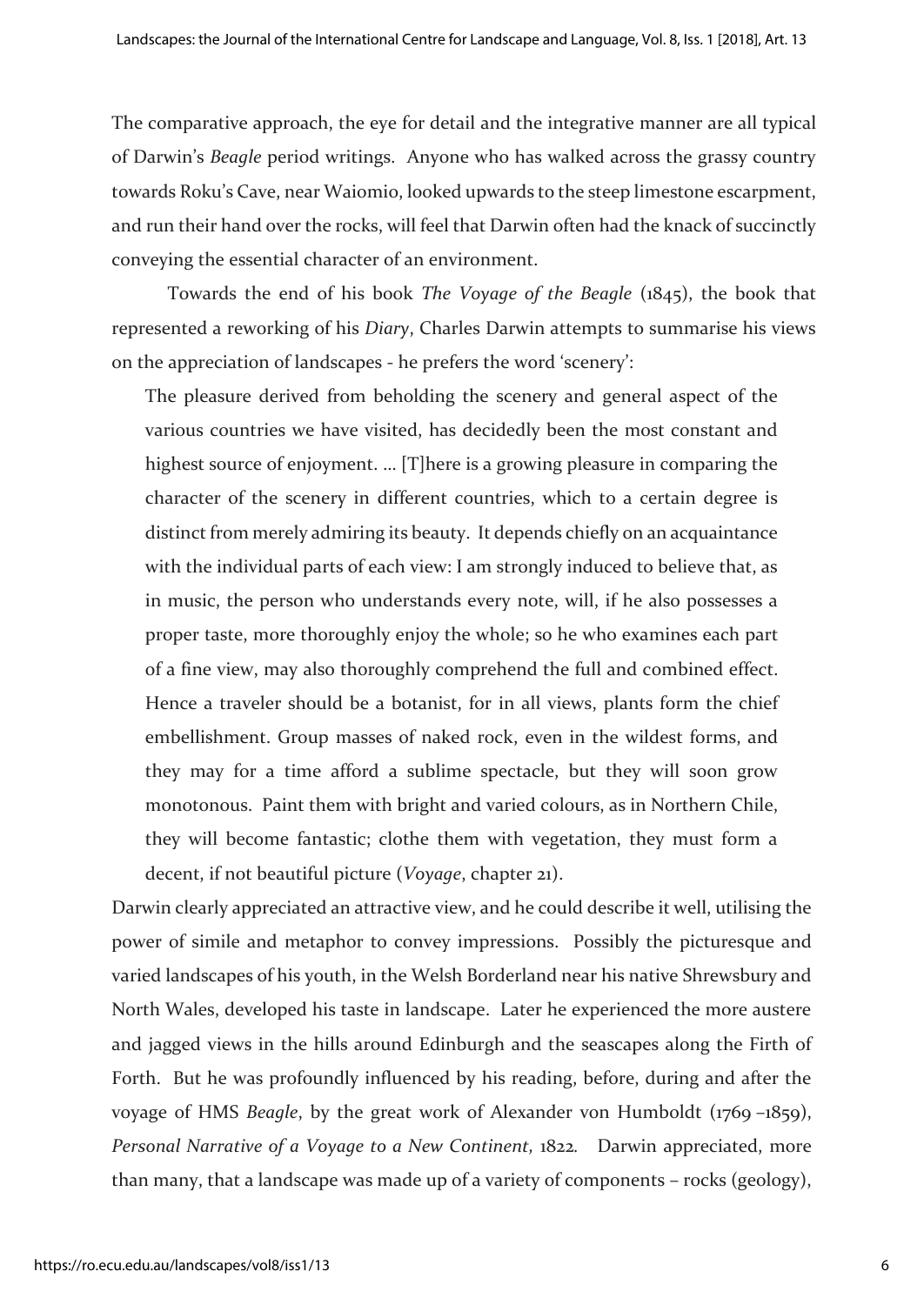landforms (geomorphology), vegetation (botany), as well as the human components of a landscape. He was particularly attracted by the effects of the dialogue that exists between land and sea – well expressed in his Theory of Coral Reefs.

Darwin's descriptions of landscapes and seascapes are the product of his remarkable capacity for integration, for seeing a whole environment, and for relating a number of different themes, or strands of thought. It is almost as though he used the idea of landscape as an organizing or integrating concept. This is the same ability that led to his development of his evolutionary hypothesis, the coral atoll theory, his ideas on the transformation of igneous rocks, and of child development. And throughout the voyage, and indeed much later, Darwin was seeing the world through the lens provided by Humboldt's *Personal Narrative*.

There is perhaps one further point that might be made. Darwin is not often described as having a strong aesthetic sense. But the use of language such as 'The pleasure derived from beholding … scenery … has decidedly been the most constant and highest source of enjoyment', and the evocative description of the lagoon at Cocos as a 'fairy spot', show a real aesthetic feeling. In his *Autobiography*, he states that in his early life he had much enjoyed poetry – Shakespeare, Coleridge, Wordsworth, Byron and Scott, for example – as well as pictures and music. A particularly telling sentence in the section on his aesthetic sense is:

In connection with pleasure from poetry, I may add that, in 1822 [ie when he was 13 years old], a vivid delight in scenery was first awakened in my mind during a riding tour on the borders of Wales, and which has lasted longer than any other aesthetic pleasure (*Autobiography*, p 44).

In later life, he asserted in his *Autobiography* that his mind had become a machine for grinding out general laws from observations and facts, and this was the cause for the decline in his aesthetic sense (*Autobiography*, p 139, see also Graham, 2008). During the *Beagle* period, and immediately after, on his own evidence, Darwin's aesthetic feeling for landscape, or 'scenery', was at a high level, and this, plus his perception of the integrative nature of the landscape may explain the fine descriptions that enrich his writings from that stage of his life.

Darwinian evolutionary theory can be credited with ushering in a whole gradualist paradigm, an amalgamation of many theories, including Lyell's. W M Davis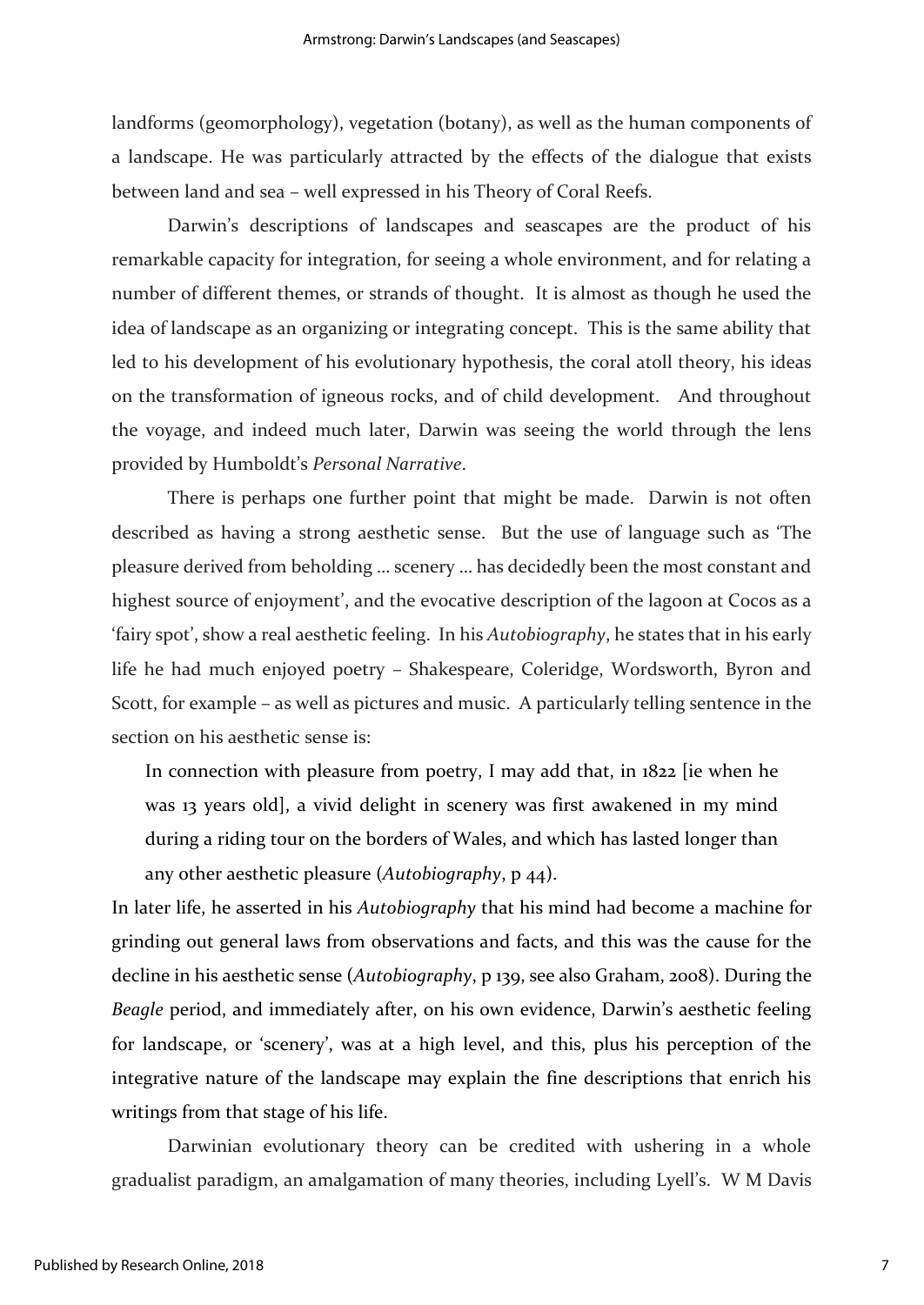contributed the idea of the *cycle of erosion*, the idea that a land surface after uplift passed through of series of stages as the result of denudation (1899). Frederic Clements advanced the idea of *ecological succession*, suggesting that plant communities passed from an initial stage (a bare land surface, such as a lava flow, or young sand dune) through a number of serial stages to an ecological climax: each stage prepared the way for its successor (1916). And then, in 1929, Derwent Whittlesey, suggested that cultural (ie humanized) landscapes themselves 'evolved' over time in his paper entitled 'Sequent Occupance':

Human occupance of an area, like other biotic phenomena, carries within itself the seed of its own transformation. … The American farmer, inaugurating a stage of occupance by plowing and planting virgin soil, sets in motion agents which at once begin subtly or grossly to alter the suitability of his land for crops; in extreme cases the ground deteriorates to a point where it must be converted into pasture or forest or even abandoned: when either of these occurs, human occupance of that area has entered upon a new stage.

Whittlesey went on the stress the 'dynamic character' of landscapes, referring to the 'succession of stages in the human occupance of an area establishes the genetics of each stage in terms of its predecessor'. The allusion to the notion of plant succession, and ultimately to Darwinian evolutionary theory, is very clear.

Darwin has been credited with changing the manner in which humanity viewed the world. A key component of the conceptual framework he erected in order to do this had, as its core, the notion of gradualism. And one of the routes that took him to this lay through his appreciation and careful analysis of environments, landscapes and seascapes as integrated systems. In turn, the study of cultural landscapes owes something to his gradualist, evolutionary view – the notion that humanized landscapes change over time just as do living organisms, plant communities, coral atolls, or river valleys. Perhaps Darwin's ultimate expression of the gradualist paradigm was in his final book *The Formation of Vegetable Mould through the Action of Worms*, *with Observations on their Habits* (1881), in which he examines the role of denudation in the formation of landscapes and in particular the action of earthworms in breaking down strata through allowing air and water to reach the subsoil, and in comminuting particles, allowing them to be removed by rain and wind. He conceded that the processes must have been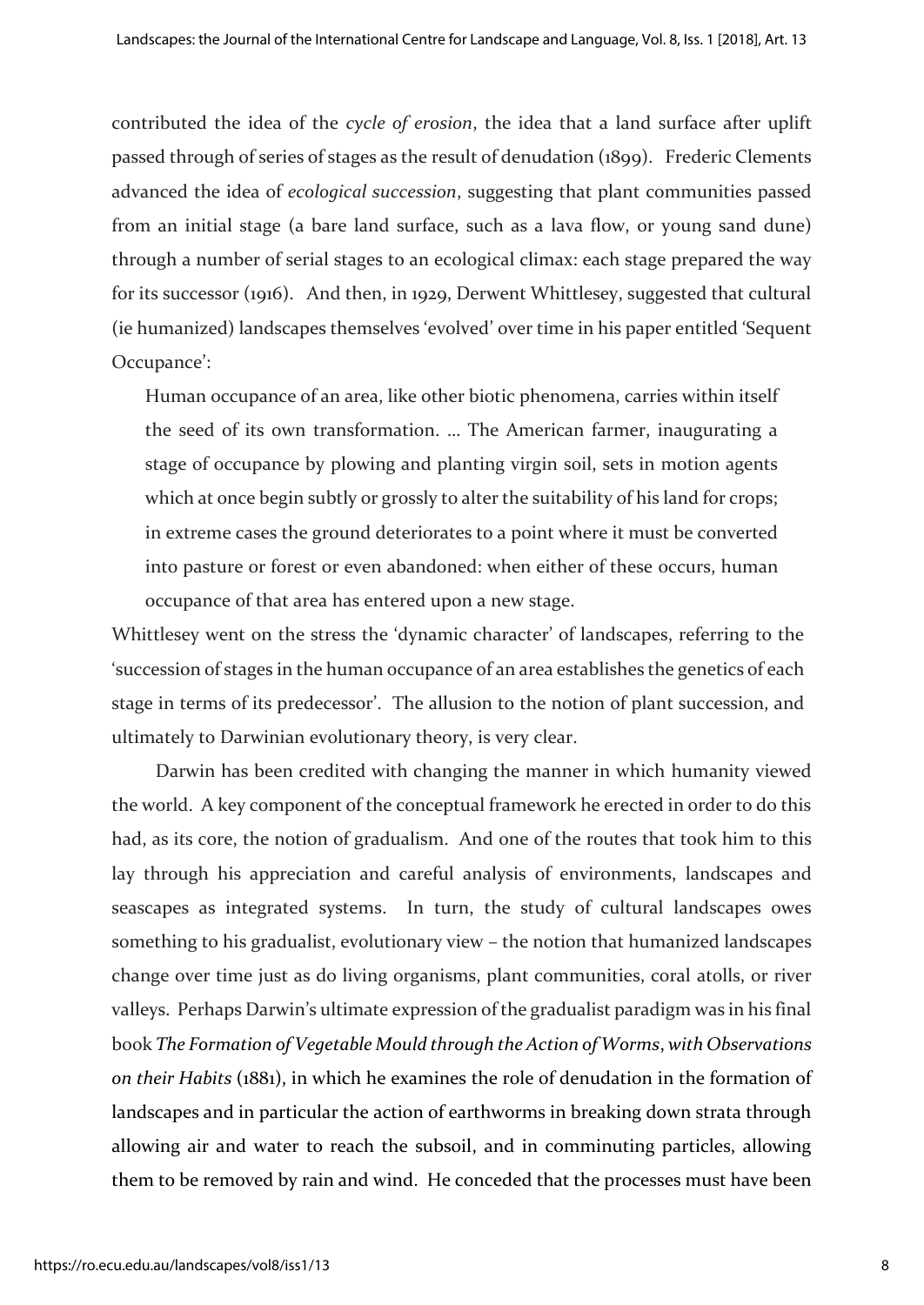exceedingly slow, but 'Worms have played a more important part in the history of the world than most persons would suppose'. Thinking perhaps of the chalk downland close to his home at Downe in Kent, he links the gradualist notion to his appreciation of attractive landscapes:

When we behold a wide, turf-covered expanse, we should remember that its smoothness, on which so much of its beauty depends, is mainly due to all the inequalities having been slowly levelled by worms (*Vegetable Mould and Earthworms*, 1881, chapter 7).

He also, perhaps unconsciously, in the final paragraph of this, his last book, links the notion of gradualism, as it applies to the work of earthworms on the sculpting of the landscapes of the English downland, to that of the landscapes and seascapes of the coral atolls of the Indo-Pacific that he once described some 45 years previously:

Some other animals, however, still lowly organized, namely corals, have done far more conspicuous work in having constructed innumerable reefs and islands in the great oceans: but these are almost confined to the tropical zones.

### *Works Cited*

- 1. Barlow, N. (ed) (1934). *Charles Darwin's Diary of the Voyage of HMS* Beagle, Cambridge University Press. (Abbreviated *Diary*. There are other transcriptions: this one is widely available.)
- 2. Barlow, N. (ed) (1958). *The Autobiography of Charles Darwin 1809-1882. With the Original Omissions Restored. Edited and with Appendix and Notes by his Granddaughter Nora Barlow.* London: Collins.
- 3. Clements, F. R. (1916). *Plant Succession*. Washington: The Carnegie Institute.
- 4. Darwin, C. R. (1839). *Journal of Researches into the Geology and Natural History of the Various Countries Visited by HMS* Beagle. London: John Murray. (Many subsequent editions, some considerably modified. Later editions are often titled *The Voyage of the* Beagle. The 1906 Everyman edition, published by J M Dent & Sons, London, was used here, 1936 printing.)